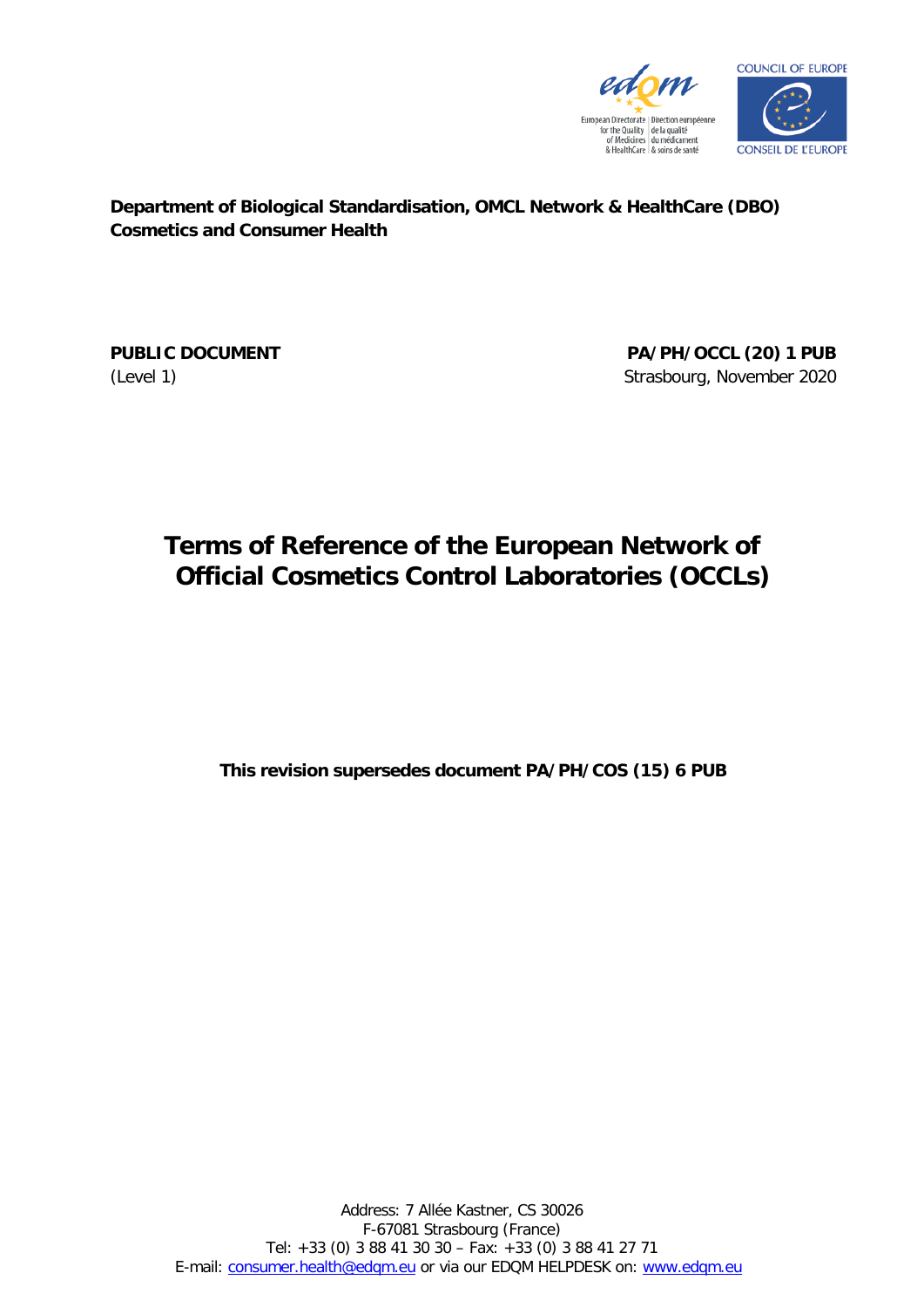#### **Introduction**

Since 01 January 2009, the EDQM has been engaged in efforts to strengthen consumer health protection in Europe, with a focus on the safe use and quality of cosmetics. To foster cross-border collaboration, share technical expertise and enhance quality management in each laboratory in accordance with international standards, the European Network of Official Cosmetics Control Laboratories (OCCL) was initiated in June 2010, following the positive outcome of a survey of market surveillance authorities in 18 European countries. Their willingness to engage in scientific and technical collaboration in the field of cosmetics testing and 15 years of experience of the EDQM with the Network of Official Medicines Control Laboratories (OMCL) were the main assets for building a network of official cosmetics control laboratories.

#### **Achievements 2011-2020**

#### Proficiency Testing Scheme (PTS)

Conducting PTS studies is part of a quality management programme to ensure an appropriate level of performance in the different testing laboratories. The OCCL PTS study programme 2011-2020 included the following analytes: hydroquinone in skin bleaching creams, formaldehyde in hair products, thioglycolic acid and  $p$ -phenylenediamine in hair products, diethylene glycol in toothpaste, phthalates in eaux de toilette, allergens in eaux de toilette, body lotion, shampoo and shower gel, UV filters including titanium dioxide in sunscreens, fluorides in toothpaste, hydrogen peroxide in tooth whitening products, parabens in lipsticks and metals in face cream. These studies are planned and coordinated by the European Directorate for the Quality of Medicines & HealthCare (EDQM).

#### Market Surveillance Studies (MSS)

The Network of OCCLs organises Europe-wide product sampling and testing to check their compliance with European and national regulations as well as to identify risks for consumer safety. With a focus on metals that may give rise to health concerns, several countries collected samples in 2011 of decorative cosmetics (make-up, eye shadow, eye liner, lip gloss, etc.) to measure the content of antimony, cadmium, chromium, lead, mercury and nickel. Traces of some of these metals may be unavoidable for technical reasons.

Furthermore, a specific product group is being closely monitored every year: bubble bath, shampoo, toothpaste and other kinds of products for use by children; the results are then taken up in a database (restricted access). Tooth whitening products were the subject to a dedicated Network campaign. More recently, cosmetics sold as 'perfume-free' were checked in several countries for the presence of any allergenic substances. Summaries of the findings for various product groups and overall compliance have been published.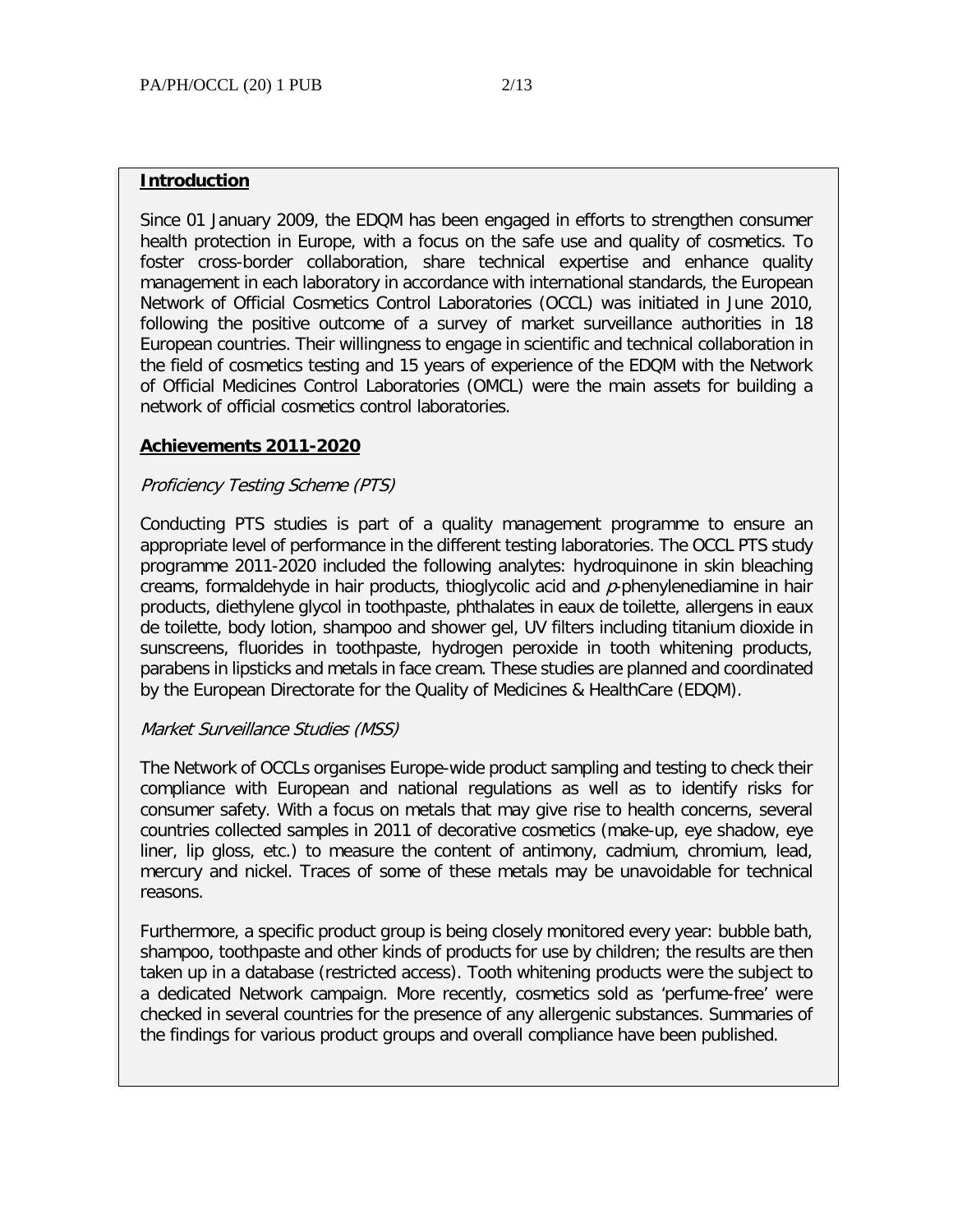#### Standardisation of analytical methods

In accordance with Article 12 of Regulation (EC) No 1223/2009, cosmetics are tested with "reliable and reproducible" methods when official methods are not available. To this end, the OCCL Network established the modalities for the proper conduct of validation studies for analytical methods, the so-called "peer reviews".

Successful peer reviews performed according to this procedure led to the publication of methods for the determination of free formaldehyde in cosmetic products (2016) and of hydrogen peroxide in cosmetic products (2016). A peer review of the method for the determination of nitrosamines in nail polish was completed (2020) and publication of the method is imminent.

#### **Resources**

Participation in the OCCL Network is open to all Council of Europe States having signed the Convention on the Elaboration of a European Pharmacopoeia<sup>[1](#page-2-0)</sup>, which includes the member States of the European Union. Observers to the aforementioned Convention may join the Network and become *associated* members.

In 2020, more than 50 official laboratories follow the network activities.

The work in this Network is accomplished thanks to the voluntary contributions to the overall costs by the Member States' competent authorities. However, scarce resources do not allow all OCCLs to offer the same technical expertise. One of the Network's goals is to promote specialisation (centres of excellence) as an effective strategy to increase the Network capacity to respond to multiple testing needs. Sample exchange between OCCLs and mutual recognition of results build on the trust in each other and in the quality of the work.

## **External relations**

ł

Co-operation with the European Commission, Platform of European Market Surveillance Authorities in Cosmetics (PEMSAC), Joint Research Centre (JRC), European Chemicals Agency (ECHA) and CEN.

<span id="page-2-0"></span><sup>1</sup> States concerned: Albania, Austria, Belgium, Bosnia and Herzegovina, Bulgaria, Croatia, Cyprus, Czech Republic, Denmark, Estonia, Finland, France, Germany, Greece, Hungary, Iceland, Ireland, Italy, Latvia, Lithuania, Luxembourg, Malta, Republic of Moldova, Montenegro, Netherlands, Republic of North Macedonia, Norway, Poland, Portugal, Romania, Serbia, Slovak Republic, Slovenia, Spain, Sweden, Switzerland, Turkey, Ukraine and United Kingdom.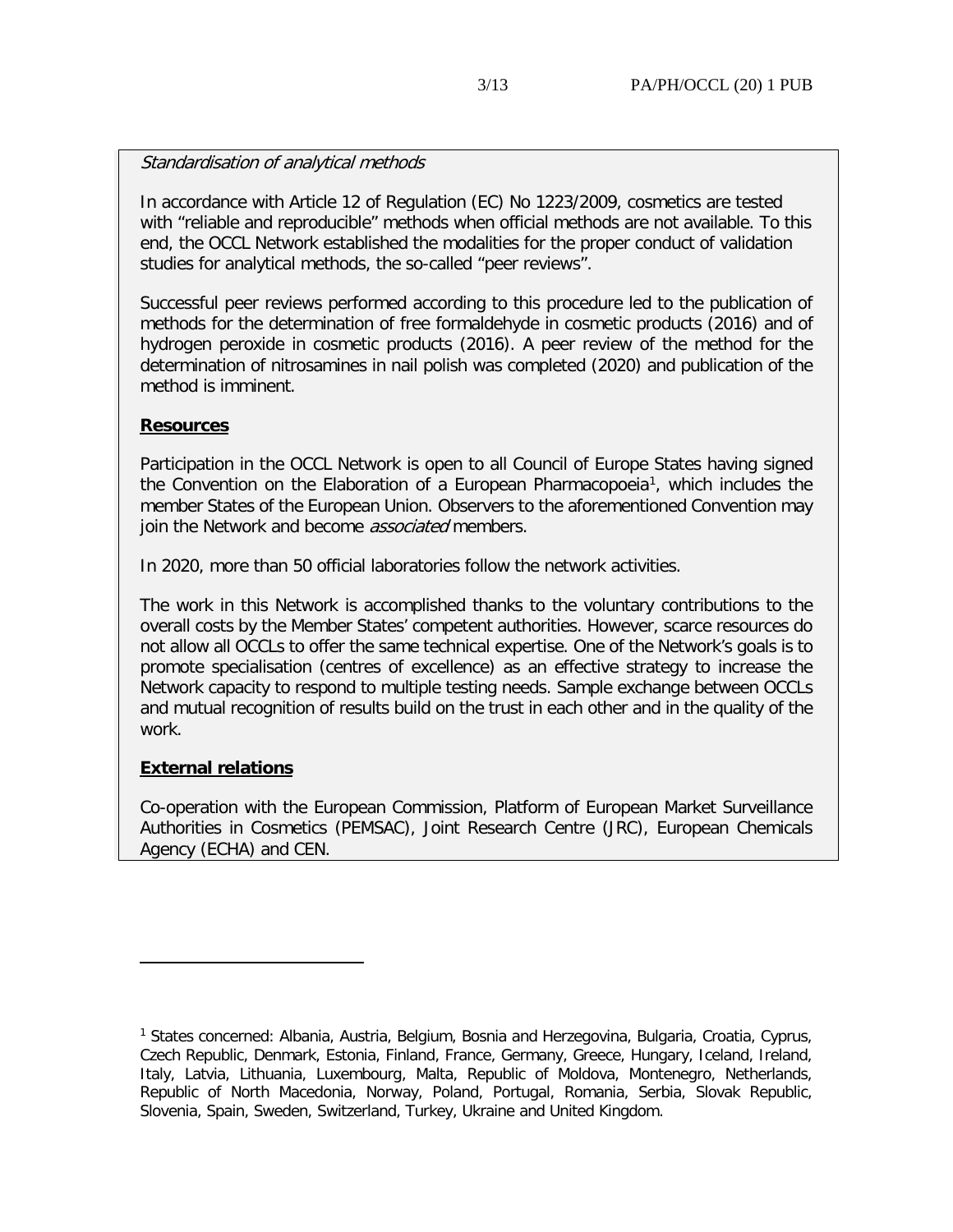Exchange of information with the Health Sciences Authority (HSA), Singapore, National Institute of Food and Drug Safety Evaluation South Korea (NIFDS) under the Korean Food and Drug Administration (KFDA) and the Taiwan FDA (TFDA).

# **1. OBJECTIVES OF THE NETWORK**

The overall objective of the Network is to maximise the protection of consumers by means of strengthening the surveillance of the quality and/or efficacy ( $e.g.$  sun protection) of cosmetic products at the European level. This is possible by pooling the resources of the Network's laboratories, building capacity and performing Europe-wide market surveillance studies.

The following steps are taken to build and consolidate the network:

- $\rightarrow$  Create a link between official control laboratories in different countries that have responsibility for cosmetic products.
- $\rightarrow$  Define basic working methods and develop the necessary tools for an efficient network.
- $\rightarrow$  Disseminate knowledge and best practices among the members.
- $\rightarrow$  Inventory the analytical resources and specialised competences and create a database (EDQM).
- $\rightarrow$  Make available suitably validated analytical methods on cosmetics for use by testing laboratories.
- $\rightarrow$  Share test results.
- $\rightarrow$  Conduct PTS and training sessions as described under Quality Management System (item 6 below).
- $\rightarrow$  Harmonise the approach to market surveillance across Europe.
- $\rightarrow$  Carry out common campaigns across Europe.
- $\rightarrow$  Move towards a system for mutual recognition of results.
- $\rightarrow$  Combine efforts and minimise the presence of harmful substances in cosmetics, even at trace levels.
- $\rightarrow$  Share product safety data in a harmonised and secure manner.
- $\rightarrow$  Respond to emerging risks in the field of cosmetics.

## **2. THE NETWORK MEMBERS**

The Network is composed primarily of Official Cosmetics Control Laboratories (OCCLs) that are based in member states of the Council of Europe that are signatory parties to the Convention on the Elaboration of a European Pharmacopoeia [1].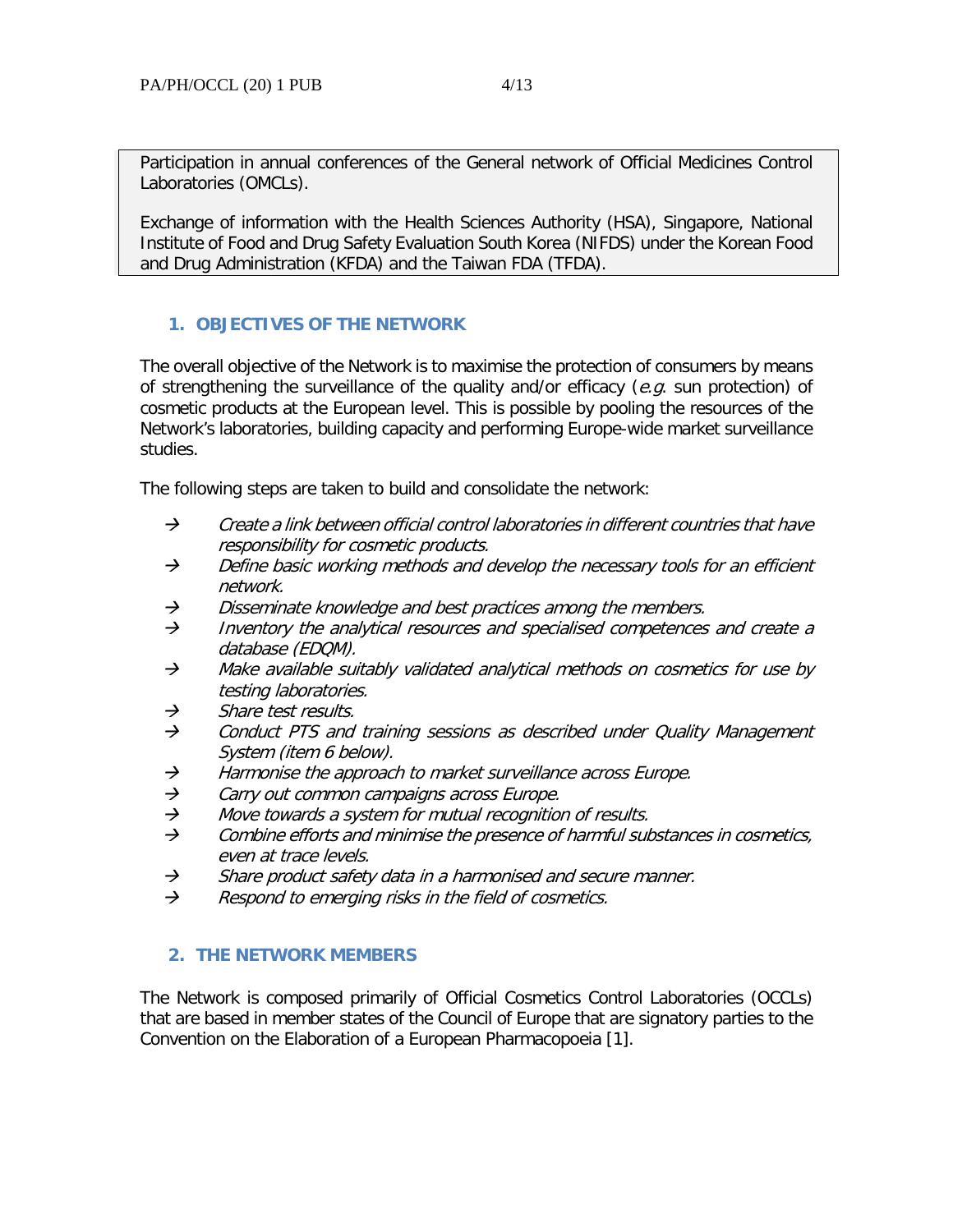Laboratory membership of the Network is based on having an independent status (publicly funded only, absence of conflicts of interest, suitable rules when subcontracting certain types of work) and the fulfilment of the requirements of ISO/IEC 17025:2017 [2].

Other countries may designate an OCCL to become an associated member of the network if they have been granted observer status to the European Pharmacopoeia Commission (e.g. Australia, Canada, Morocco, Singapore, Taiwan FDA, Tunisia or the USA).

# **3. DEFINITIONS**

An *Official Cosmetics Control Laboratory* is a public institution, which performs laboratory testing of cosmetic and other products on behalf of competent authorities and in fulfilment of other national obligations for the purpose of market surveillance, independently from manufacturers.

These laboratories are part of a structure under the aegis of the respective national Ministry of Health (or equivalent) or an independent governmental body.

In the European Union, cosmetic products are defined by Regulation (EC) No 1223/2009 of the European Parliament and of the Council of 30 November 2009 [3]. According to the aforementioned Regulation (Art. 22), "Member States shall monitor compliance with the Regulation via in-market controls" and "shall perform appropriate (…) laboratory checks on the basis of adequate samples."

# **4. ROLE OF THE NETWORK MEMBERS, PRACTICAL AGREEMENTS AND DOCUMENTATION**

Role of the Network members

The OCCL Network consists of laboratories as defined above. The Network members define and participate in the activities, carry out experimental work and share their expertise. A competent authority may exceptionally act as a Network member when the testing facilities are not part of the same public services.

The Network members may decide on the creation of advisory committees as necessary to account for greater complexity of Network tasks and activities. Furthermore, ad hoc working groups may be tasked with the elaboration of technical or policy guidance related to PTS schemes, market surveillance or method validation. Terms of reference may be defined for such groups when needed.

The EDQM provides the Secretariat and co-ordinates all the Network activities.

- Practical agreements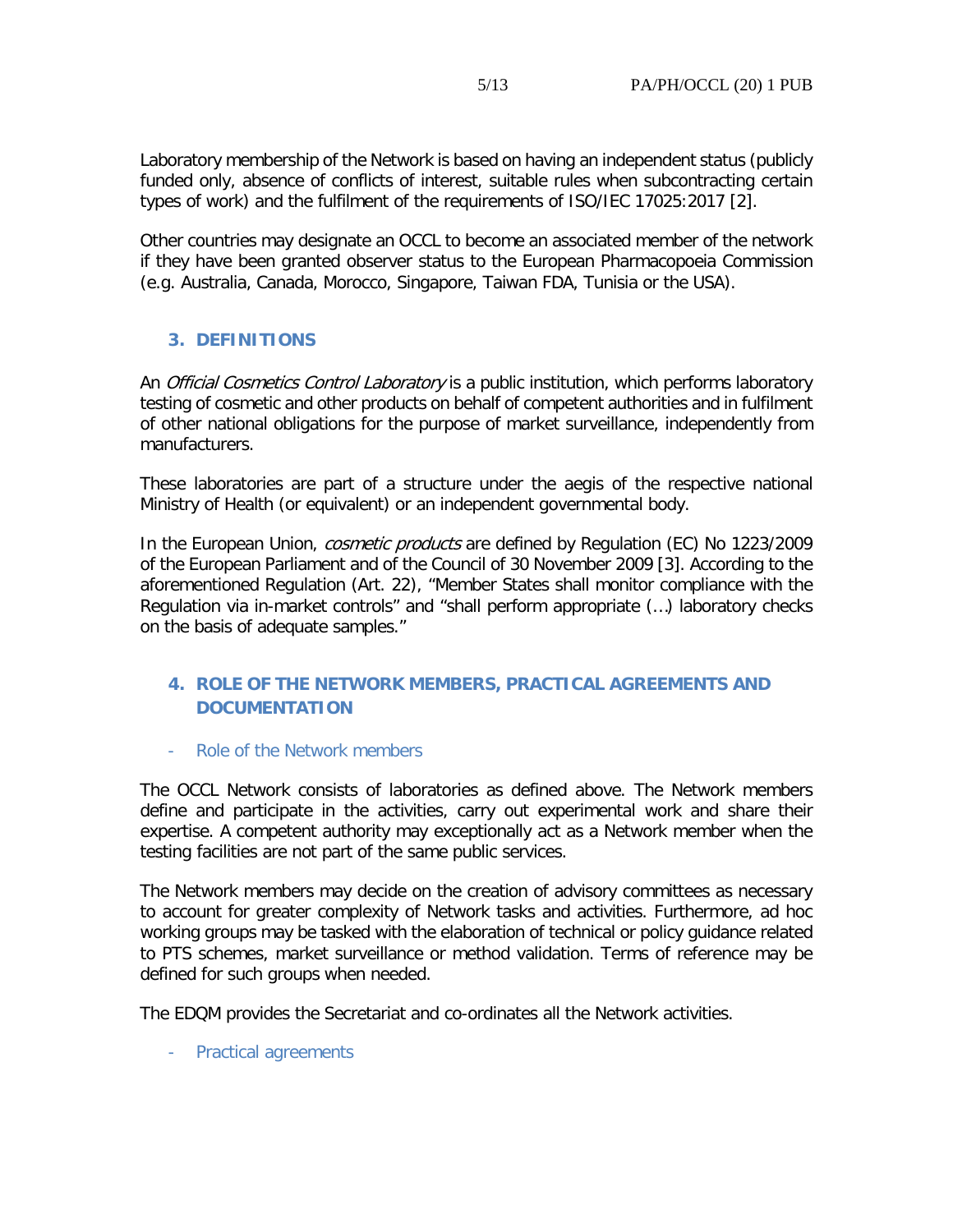Regular (about 2 per year) plenary meetings of the OCCL Network are organised and decisions are taken based on consensus. The working language is English. The Network members bear the travel and subsistence expenses related to their participation in meetings and events.

Associated members do not have the right to vote.

- Documentation

Documents such as position papers, guidelines referring to policy issues, technical documents or their revisions must be approved before their implementation, in a written procedure or at the occasion of a plenary or remote meeting.

The EDQM Quality Management System includes instructions and procedures for the Network activities such as the practical organisation of campaigns and collaborative studies (MSS, PTS, peer reviews). These instructions are available at the Secretariat [4, 5, 6] and referenced in the individual study protocol.

# **5. RELATIONS WITH OTHER ORGANISATIONS, STAKEHOLDERS AND COMMUNICATION**

The OCCL Network was established under the aegis of the former Consumer Health Protection Committee (CD-P-SC, dissolved end of 2017) and in accordance with the following goals, set out in their terms of reference: to foster co-operation between the member States and in particular, promoting technical collaboration in the field of market surveillance by Official Cosmetics Control Laboratories (e.g. implementing a quality management system according to international standards, setting up an analytical competence inventory and conducting surveys).

The CD-P-SC was succeeded by the European Committee for Cosmetics and Consumer Health (CD-P-COS). The CD-P-COS was established in January 2018 as intergovernmental steering committee with a dedicated mandate to enhance the control of cosmetics, to identify emerging health risks related to the use of cosmetics and to promote technical collaboration and provide guidance to national authorities. Joint sessions of the representatives of the CD-P-COS and the Network are organised to foster cross-border co-operation of authorities, to identify emerging health threats related to the use of cosmetics, to decide on actions and to monitor their effectiveness.

The OCCL Network is represented at relevant meetings of the European Commission and the Platform of European Market Surveillance Authorities for Cosmetics (PEMSAC), the Joint Research Centre (JRC) and when appropriate, consults the European Chemicals Agency (ECHA) on specific questions in order to safeguard the quality of cosmetic products in the European market.

On questions related to medicines or products on the borderline with medicines ("borderline products"), members of the OCCL Network or the Secretariat contact the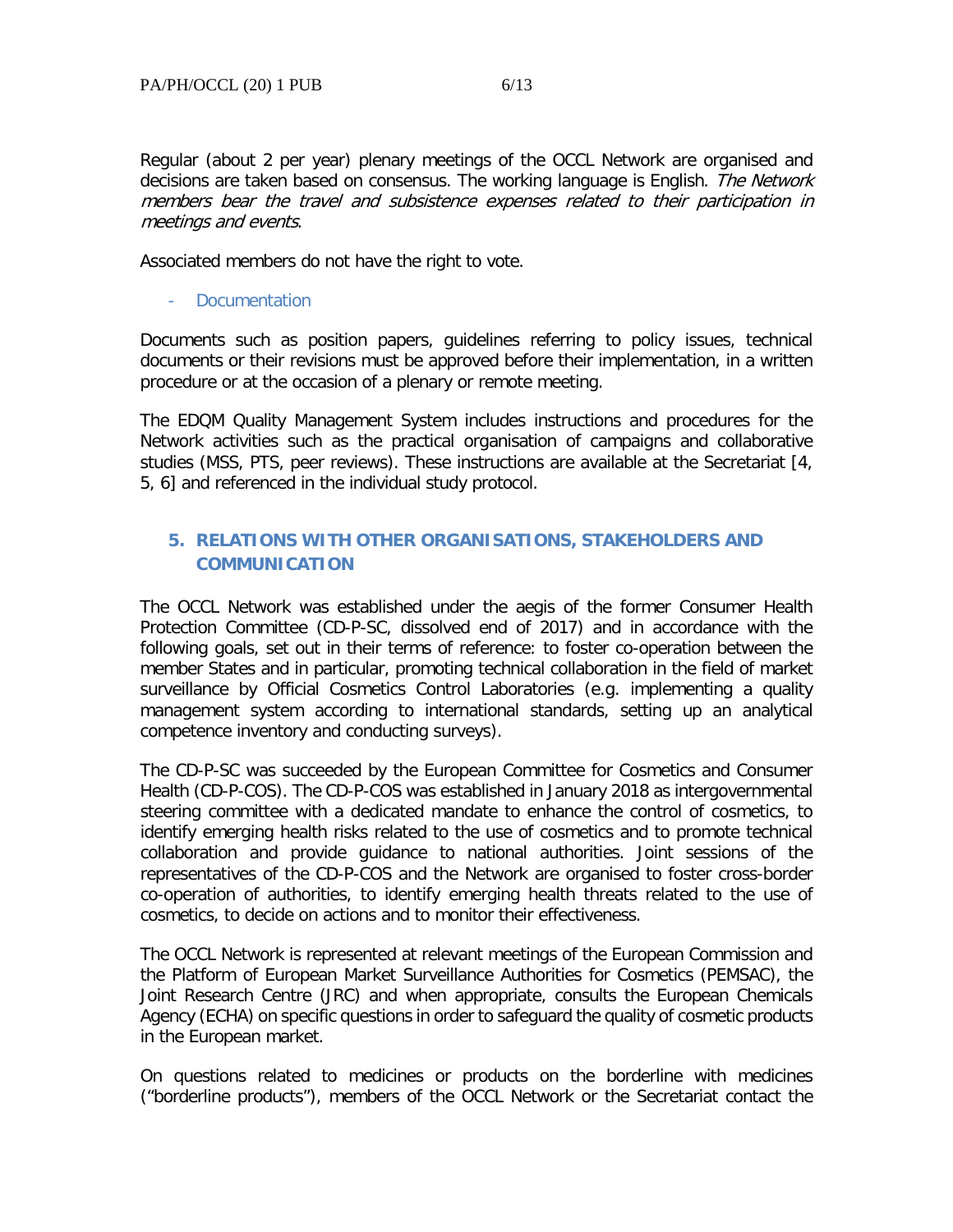network of Official Medicines Control Laboratories (OMCL), the GEON Advisory Group, and participate to the annual OMCL Network Meeting.

When necessary, contact may also be made with the European Medicines Agency (EMA).

International Organisation for Standardization (ISO) and European Committee for Standardization (CEN) commissions, dedicated to cosmetic products, have led to the development of some new standards on testing methods to help authorities in this work. The OCCL Network may collaborate with CEN and ISO working groups on specific questions.

Consumer organisations such as the European Consumers' Organisation BEUC, or stakeholder organisations such as Cosmetics Europe, may be approached on specific questions when necessary.

It is widely accepted that efforts should be made to avoid conflicts of interest and breaches of independence or confidentiality in relations with the cosmetics industry, wholesalers, importers, other stakeholders or any other partners that may be defined at a later stage.

# **6. QUALITY MANAGEMENT SYSTEM**

Each member laboratory documents its competence and implements an appropriate quality management system. It is the responsibility of the laboratory to carry out its testing activities in such a way as to meet the requirements of ISO/IEC 17025 and the specific guidelines (if any) of the OCCL Network. ISO/IEC 17025 requires that the laboratory uses as much as possible methods published as national, regional or international standards by reputable organisations or in relevant scientific texts or journals. Analytical methods having undergone a successful peer review in the OCCL Network are established as official standards.

For the purpose of testing cosmetics, the laboratory takes into account the guidelines for the selection and/or validation of analytical methods for cosmetics elaborated by the Joint Research Centre (JRC) [5] and decides on the best-fitted analytical approach.

When specific technical competences or resources are not available, the competent authority may request another official control laboratory (OCCL, OMCL) or suitable supplier to carry out certain tasks, ensuring that technical and confidentiality agreements are in place and there are no conflicts of interest. Only laboratories with a suitable quality management system are eligible to perform testing upon authority request.

# **6.1 Analytical testing methods**

## **6.1.1 Official and standard methods**

At the European level, (a small number of) official and standard methods for cosmetic product testing are available from the EDQM and shall be applicable for cosmetics testing,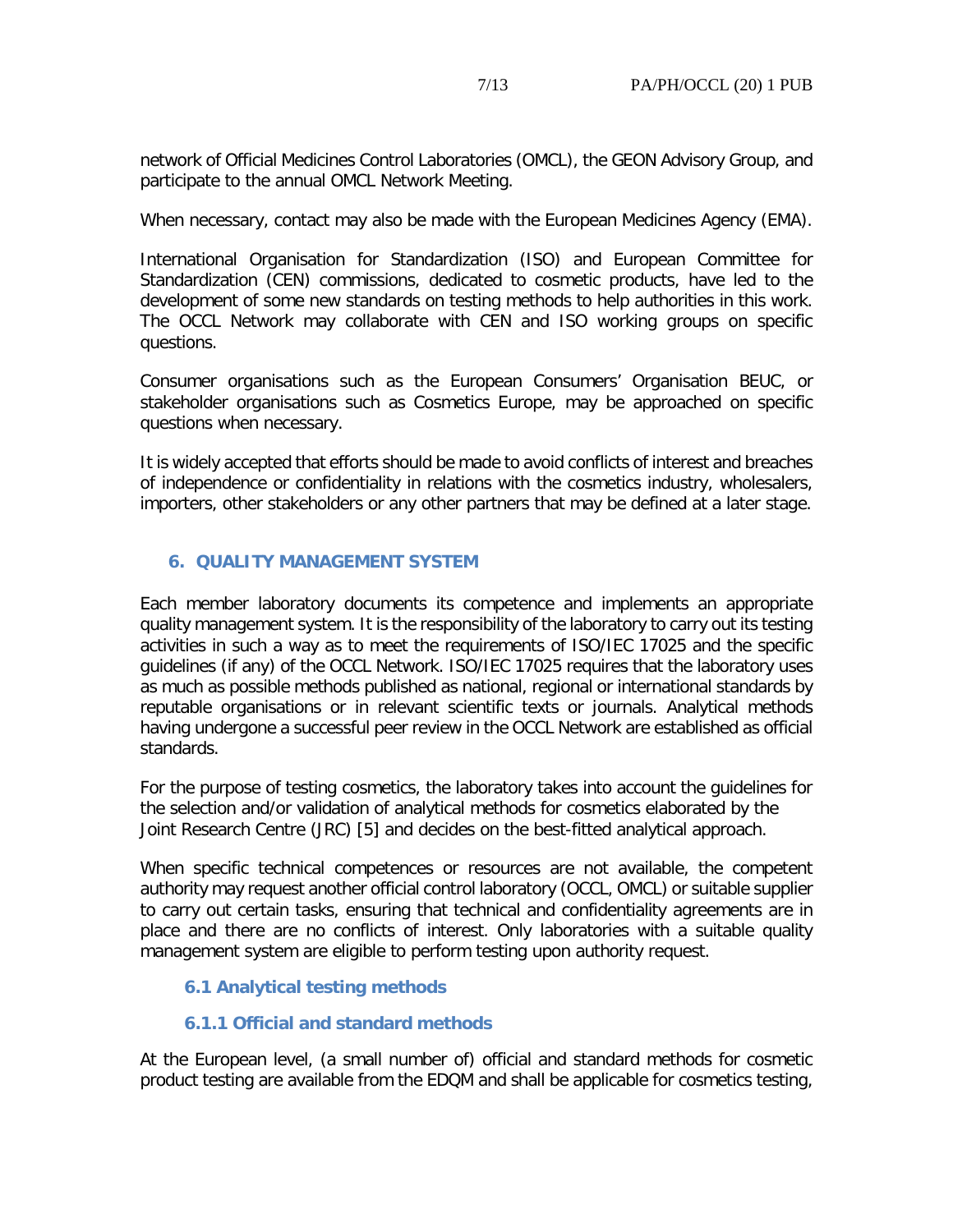after verification of their performance under real conditions, taking into account the relevant sample matrices.

Certain other analytical methods have been included in European Directives (e.g. 80/1335/EEC, 82/434/EEC, 83/514/EEC, 85/490/EEC, 93/73/EEC, 95/32/EC, 96/45/EC) or published as "harmonised standard", the reference of which have been stated in the Official Journal of the European Union (e.g. CEN standard methods).

As a general rule, sampling and analysis shall be performed in a reliable and reproducible manner as laid down for example, in Article 12 of Regulation (EC) No 1223/2009.

When no methods are available from the sources stated above, any methods that have been suitably validated by a reputable technical organisation including reproducibility of the results may be used by suitably equipped network members.

In all cases, OCCLs must ensure that they use the most up-to-date version of the method.

## **6.1.2 Modified official methods**

Considering the great number of prohibited or restricted substances, only few official methods are available for cosmetic product testing. Some of the analytical methods stated in European Directives are no longer considered state-of-the-art and require modification in order to meet pre-established acceptance criteria and to allow the use of improved techniques and equipment.

Where modifications to the original validated method are necessary, these modifications should be justified and some parameters may need revalidation.

#### **6.1.3 In-house methods**

In-house methods are developed and validated as appropriate and documented by a single laboratory to show that the methods concerned (quantitative, qualitative determination or screening methods) are fit for purpose. The OCCL network provides an inventory of analytical competences. In-house methods and method descriptions may be shared with other members of the network.

OCCLs perform formal validation studies on newly developed (in-house) methods or when existing methods require modification. The extent of validation studies may vary depending on the test procedure.

## **6.2 Collaborative studies**

Inter-laboratory studies are performed by OCCL Network members and coordinated by the EDQM. Other cosmetics control laboratories that are not members of the OCCL Network may participate, on a voluntary basis, if certain conditions are fulfilled. The applicable terms and conditions are laid down as instructions and operational procedures and are available at the Secretariat. Reference to these quality documents is provided in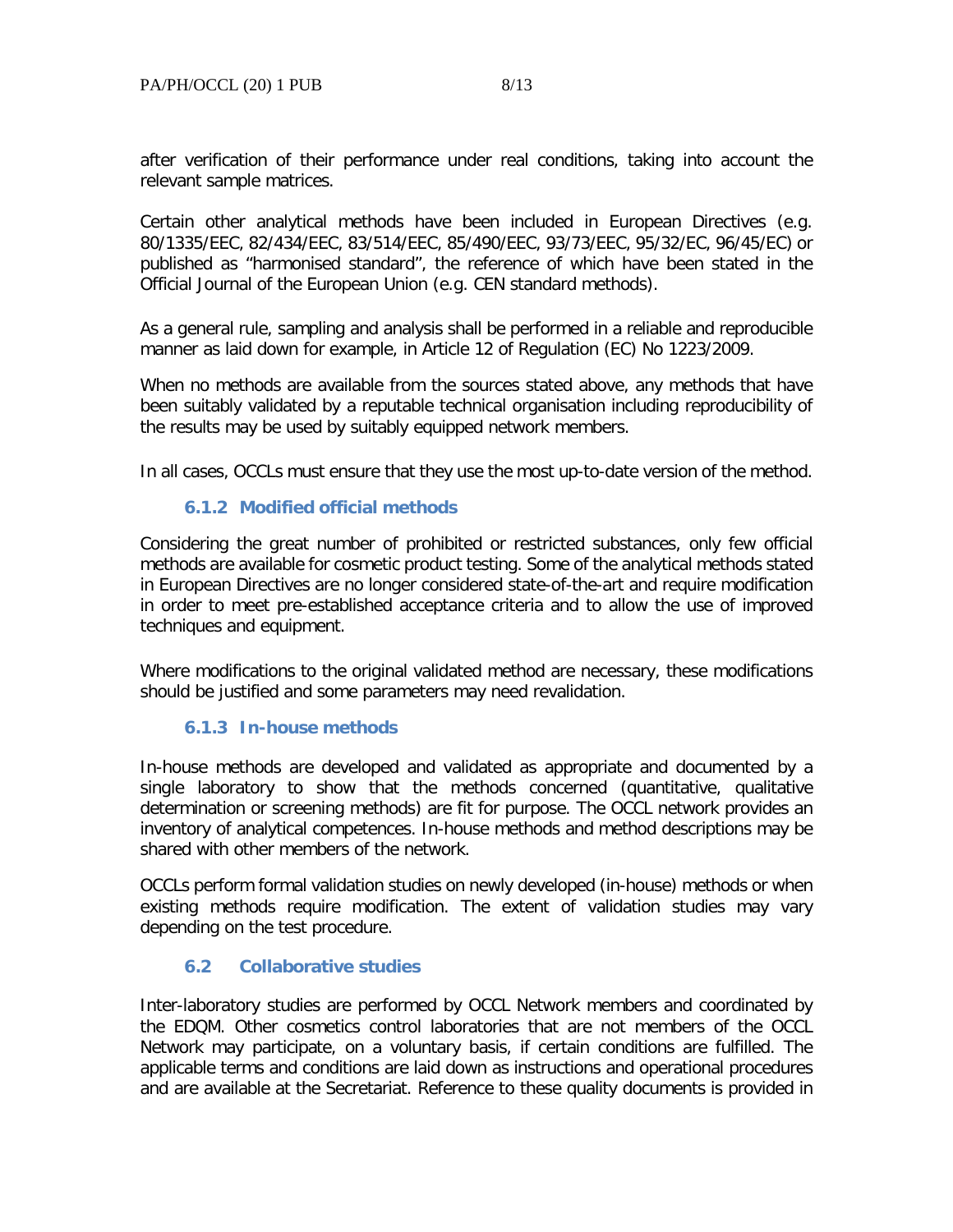the test protocols that are distributed to the participants in corresponding studies (peer review, COS PTS, MSS).

There are three types of collaborative studies performed within the OCCL Network, *i.e.* Proficiency Testing Scheme (PTS), peer review of an analytical test protocol and Market Surveillance Studies (MSS). These inter-laboratory studies pursue the following aims:

- To determine the competency of the laboratories to carry out certain analyses (PTS);
- To diagnose any need for specific technical laboratory training in certain fields of testing (PTS);
- To study the performance parameters of new methods (peer review) and compare them with parameters of well-established methods when appropriate;
- To investigate the quality of a group of certain cosmetic products marketed across Europe (MSS).

Inter-laboratory studies also provide a tool for building trust between laboratories in the OCCL Network and allow moving towards harmonised approaches to cosmetic product surveillance and mutual recognition of test results.

## **6.2.1 Proficiency Testing Scheme (PTS) studies**

Proficiency testing is an external quality control and covers the overall performance of a laboratory. This includes the entire process from reception and storage of samples, the experimental work in the laboratory, the interpretation of results and the transcription of the data and conclusions to the reporting sheets.

The performance of PTS studies within the OCCL Network is an essential tool to demonstrate technical competence of the participant laboratories and, furthermore, to identify steps that need harmonisation (e.g. sample preparation, analysis) or technical improvement.

The scope and frequency of PTS studies are decided during plenary Network meetings and in accordance with the needs of the OCCLs.

The EDQM coordinates the conduct of PTS studies and ensures that the requirements of ISO standard 17043 are met. Statistical evaluation of the analytical results is performed by the EDQM. Instruction IS17/01 provides a detailed operational procedure on the conduct of PTS studies [4].

## **6.2.2 Peer reviews**

Peer reviews aim to establish reproducibility of non-official analytical methods by means of interlaboratory comparison. The principles of method validation are laid down in the JRC guidelines for the validation of analytical methods to test cosmetic products [5].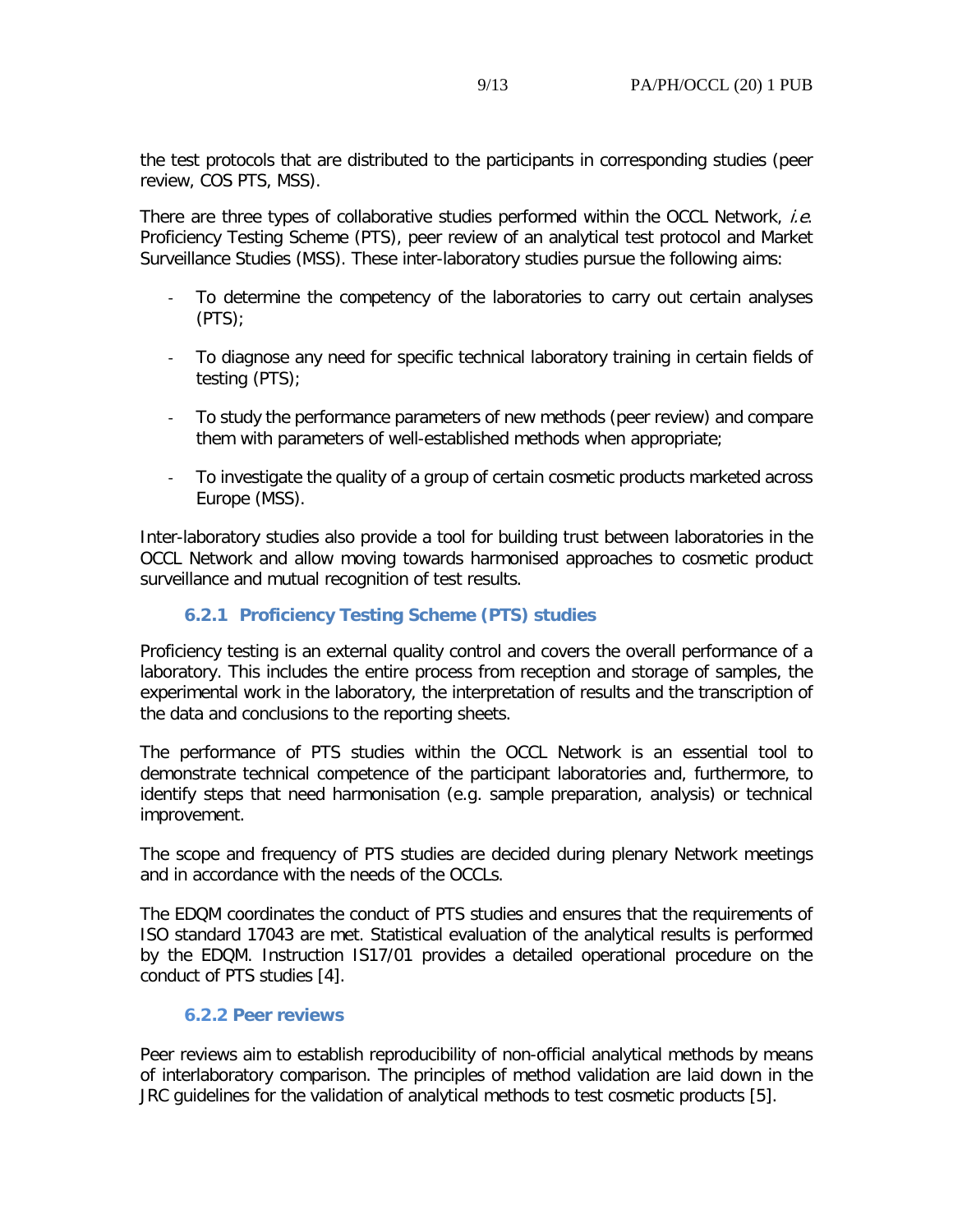To respond to the great need for reproducible analytical methods that are accessible to quality control laboratories of health authorities, private testing institutions and industry, results from collaborative analytical trials are used to confirm that a method is fit for purpose and can be recommended for use by suitably equipped and experienced laboratories.

Where a validated in-house method is available from a single laboratory and no official reference method exists, it may be peer reviewed by three or more participants. If reproducibility can be established, the corresponding method description may be published or otherwise made available for quality control purposes by official and private control laboratories as well as the industry.

If there is more than one method, the peer review would be preceded by a selection process to identify the best suited test protocol. Instruction IS17/02 describes an operational procedure for the conduct of peer reviews in the OCCL Network [6].

#### **6.2.3 Market surveillance studies (MSS)**

The aims of Market Surveillance Studies (MSS) include:

- i) an investigation of the quality of certain cosmetic products or groups of products marketed in several countries or Europe-wide;
- ii) an investigation of practical aspects of an analytical approach in use for cosmetics testing.

MSS are performed on the basis of an MSS study programme decided by the Network members in advance during the OCCL plenary meetings. Usually, the study programme covers two years and describes the objective, type of products to be tested, timetables, scientific advice, etc.

A request to conduct a certain MSS can be made by the EDQM or the OCCLs.

Protocols for individual studies and a summary of analytical results are made available on the EDQM extranet. PROC/PR10 of 13/02/2017 provides an operational procedure on the conduct of market surveillance studies for cosmetic products, from the planning stage to the presentation and dissemination of results [7].

## **6.3 Audits and mutual visits**

There are three different types of laboratories recognised within the OCCL Network, depending on their quality system.

## **6.3.1 Laboratories that are part of the OCCL Network and the OMCL Network**

These laboratories have a quality system based on ISO/IEC 17025. They are subjected to Mutual Joint Audits (MJA) within the OMCL Network (and may additionally be accredited,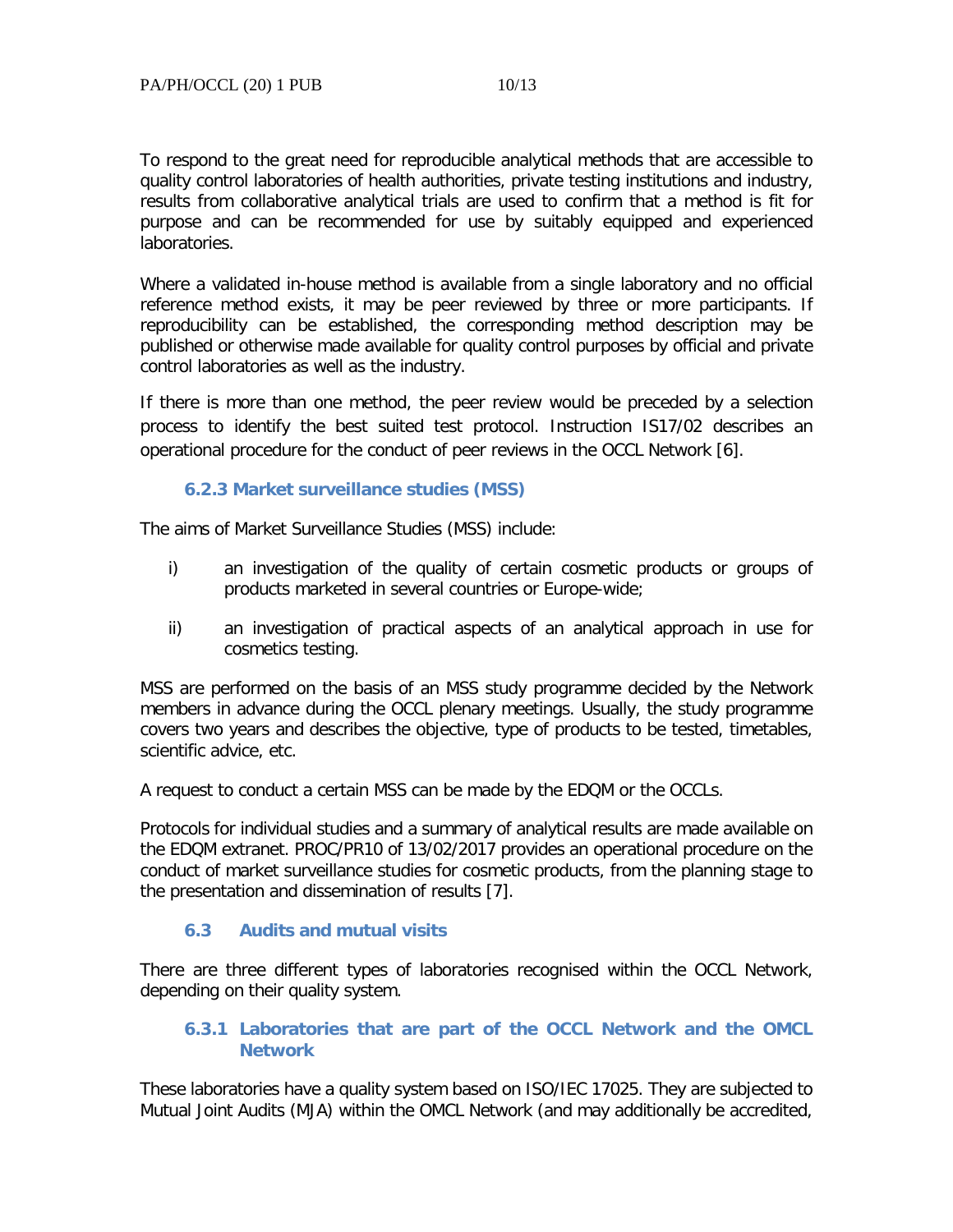see below). An MJA covers the laboratory's quality management system, which is checked for compliance with the quality management guidelines established in the OMCL Network and with the requirements laid down in ISO/IEC 17025.

Note: Efforts should be made to implement ISO requirements in a consistent manner for all tested products (medicines, cosmetics, other) when appropriate so that additional audits for the testing of, for example, cosmetic products may be omissible.

## **6.3.2 Laboratories that have been accredited by a national accreditation body**

Some OCCLs are accredited for compliance with ISO/IEC 17025 by a national accreditation body and accreditation includes cosmetics testing.

Where accreditation covers the entire spectrum of a laboratory's cosmetic testing activities, no additional external evaluation is needed.

Note: If the scope of accreditation does not cover all its activities, a laboratory can request that the accreditation body extend the scope. For laboratories that also belong to the OMCL Network, any such activities may be addressed as part of an MJA/MJV.

# **6.3.3 Laboratories in the process of implementing a quality management system based on ISO/IEC 17025**

Laboratories in the process of implementing a quality system based on ISO/IEC 17025 can request assistance (e.g. information, pre-audit visits) from the OCCL Network to develop a quality system that meets the requirements of ISO/IEC 17025.

*Note*: Laboratories testing medicines in addition to testing cosmetics may be included in the MJA/MJV Programme of the OMCL Network, which provides external evidence that the requirements according to established standards are met.

# **6.4 Training**

The OCCL Network organises training sessions for its members aimed at harmonising the work carried out in the OCCL laboratories, sharing technical expertise among the members and responding to training needs identified e.g. in the proficiency testing scheme.

Work-sharing is an important goal of the Network and is based on availability of appropriate technical expertise when needed.

Furthermore, the requirements of ISO 17025 need to be well understood and implemented in the same manner in all OCCLs; for example, new requirements of ISO 17025:2017 that address risk and opportunities, decision rules or the estimation of measurement uncertainty and the validation of analytical methods.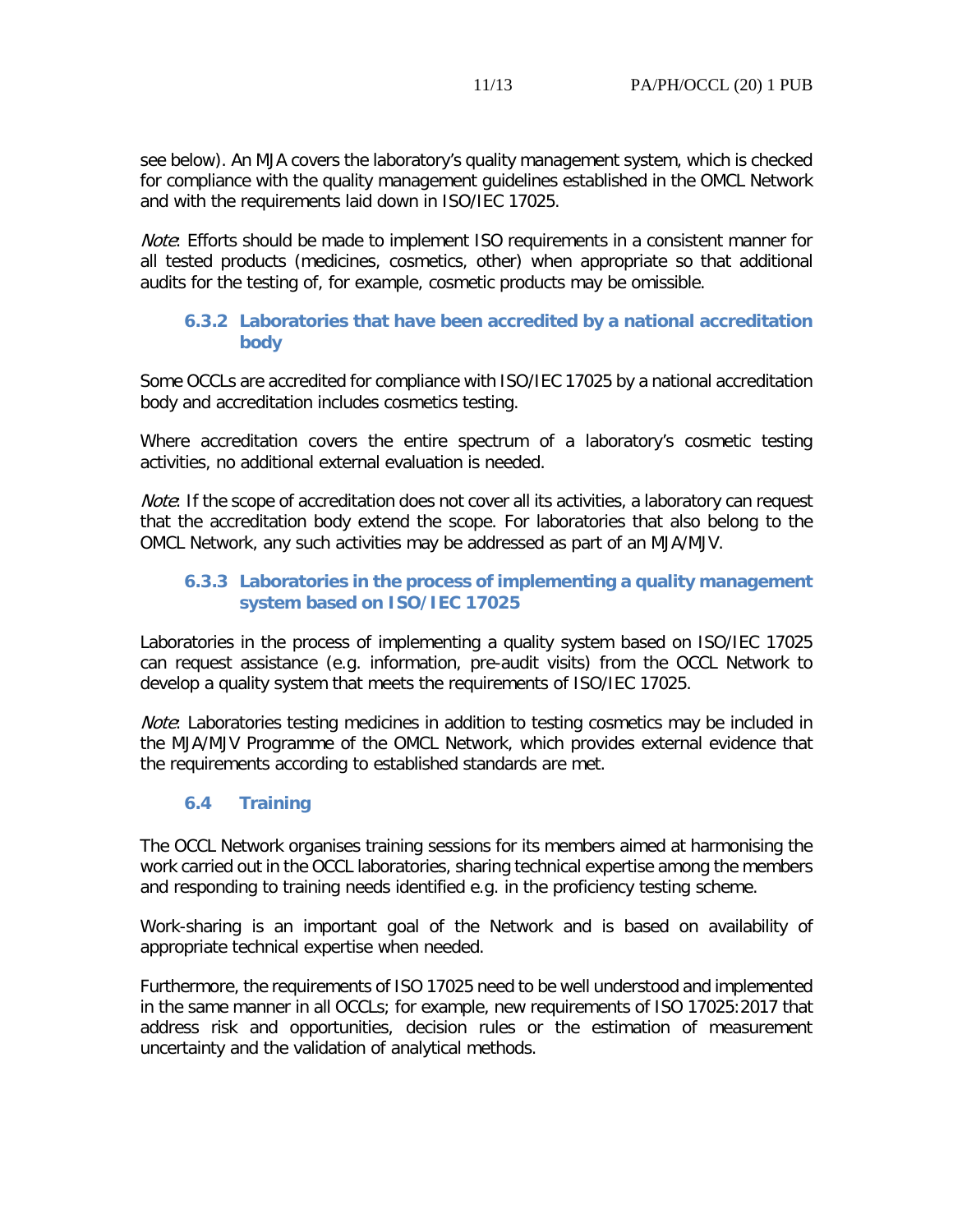Participation in OMCL Network training programmes that are relevant to OCCLs (and no restrictions apply) should be pursued. OMCL Network Guidelines (QM, Technical and Policy) that are available on the EDQM website may be applied or suitably adapted.

Training sessions may be organised on site or as webinars. Participation in training sessions is voluntary.

Training may include:

- Tutorials on specific subjects such as QA issues, technical aspects, methodologies, etc.
- Workshops with case studies.
- Site visits dedicated to demonstrating a specific analytical methodology.

#### **7. SPECIALISED LABORATORIES**

Market surveillance of cosmetic products in Europe is a challenge due to the great variety of products and substances to be investigated and the diversity of matrices. To optimise surveillance, two or more specialised laboratories pool their analytical resources and expertise (e.g. metal trace testing platforms, nitrosamine testing platforms, etc.).

When a Network member is faced with technical difficulties concerning a specific analytical method or cosmetic product, it may consult the specialists for solutions.

Specialised laboratories may perform testing in the context of market surveillance studies that are coordinated at the European level. The advantage of this approach is that specific concerns could be addressed at a Europe-wide level in a very short time, based on reproducible results for samples of various origins.

## **8. MUTUAL RECOGNITION OF TEST RESULTS**

Mutual recognition of test results is based on common rules among Network members and confidence in each other's competence and quality of the work. Duplication of work can be avoided if information on national activities and results are shared that form the basis for surveillance decisions.

Where no official reference exists for analytical methods, common technical acceptance criteria are defined in order to facilitate comparison of analytical findings of cosmetic products on the market.